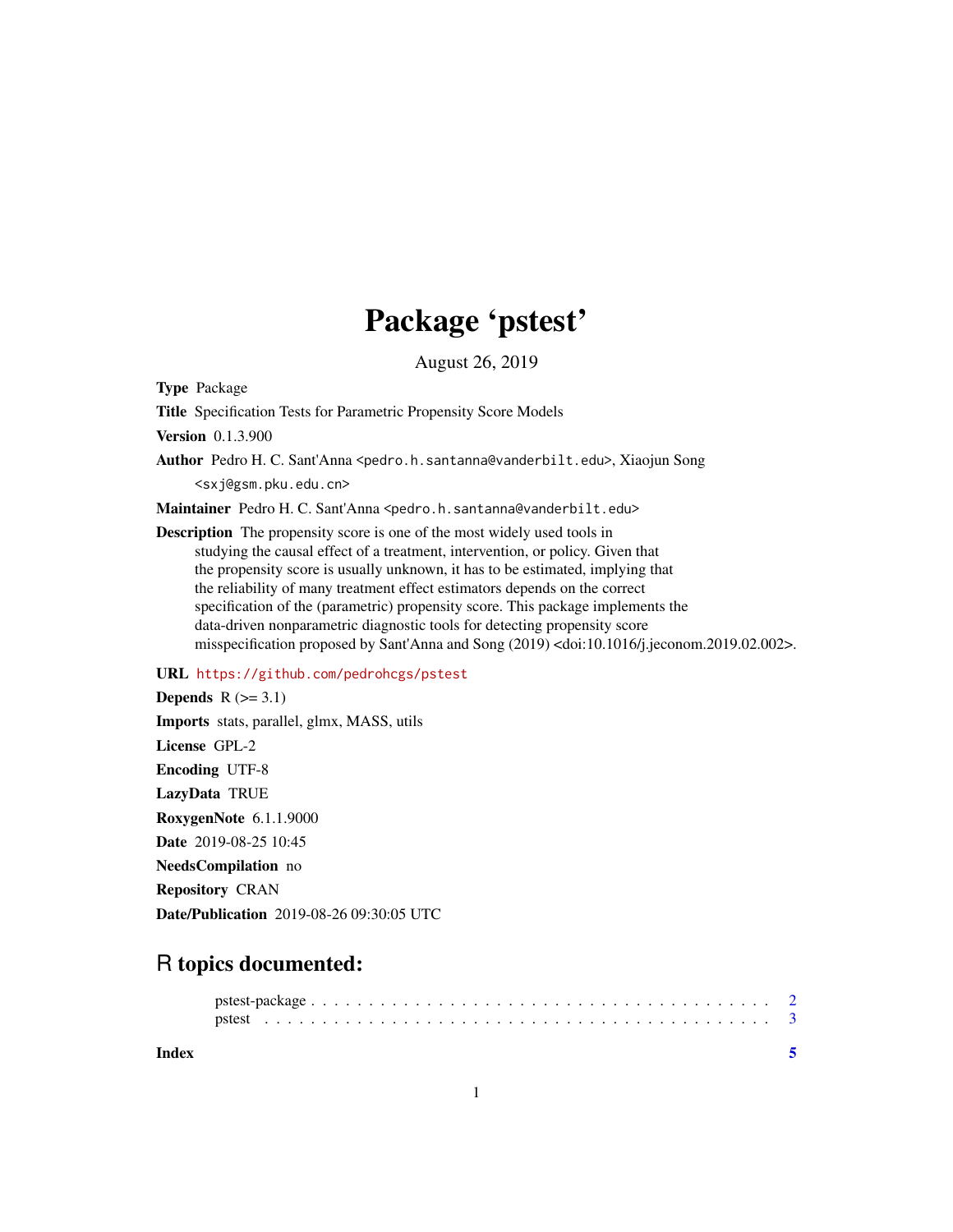<span id="page-1-0"></span>pstest-package *pstest: An R Package for assessing the goodness-of-fit of parametric propensity score models.*

#### Description

The propensity score is one of the most widely used tools in studying the causal effect of a treatment, intervention, or policy. Given that the propensity score is usually unknown, it has to be estimated, implying that the reliability of many treatment effect estimators depends on the correct specification of the (parametric) propensity score. This package provides data-driven nonparametric diagnostic tools for detecting propensity score misspecification.

#### Details

This R package implements the class of specification test for the propensity score proposed in Sant'Anna and Song (2016), 'Specification Tests for the Propensity Score', available at Pedro H.C. Sant'Anna webpage, <http://sites.google.com/site/pedrohcsantanna/>.

In short, this package implements Kolmogorov-Smirnov and Cramer-von Mises type tests for parametric propensity score models with either logistic ('logit'), or normal ('probit') link function. Critical values are computed with the assistance of a multiplier bootstrap.

The tests are based on the integrated conditional moment approach, where the weight function used is based on an orthogonal projection onto the tangent space of nuisance parameters. As a result, the tests (a) enjoy improved power properties, (b) do not suffer from the 'curse of dimensionality' when the vector of covariates is of high-dimensionality, (c) are fully data-driven, (e) do not require tuning parameters such as bandwidths, and (e) are able to detect a broad class of local alternatives converging to the null at the parametric rate. These appealing features highlight that the tests can be of great use in practice.

It is worth stressing that this package implements in a unified manner a large class of specification tests, depending on the chosen weight function  $w(q, u)$ :

- 'ind' the indicator weight function  $w(q, u) = 1(q \le u)$ . This is the default.
- 'exp' the exponential weight function  $w(q, u) = exp(qu)$ .
- 'logistic' the logistic weight function  $w(q, u) = 1/[1 + exp(1 qu)]$ .
- 'sin' the sine weight function  $w(q, u) = \sin(qu)$ .
- 'sincos' the sine and cosine weight function  $w(q, u) = sin(qu) + cos(qu)$ .

Different weight functions  $w(q, u)$  have different power properties, and therefore, being able to choose different  $w(q, u)$  gives us flexibility to direct power in desired directions.

#### References

Sant'Anna, Pedro H. C, and Song, Xiaojun (2016), *Specification Tests for the Propensity Score*, available at <http://sites.google.com/site/pedrohcsantanna/>.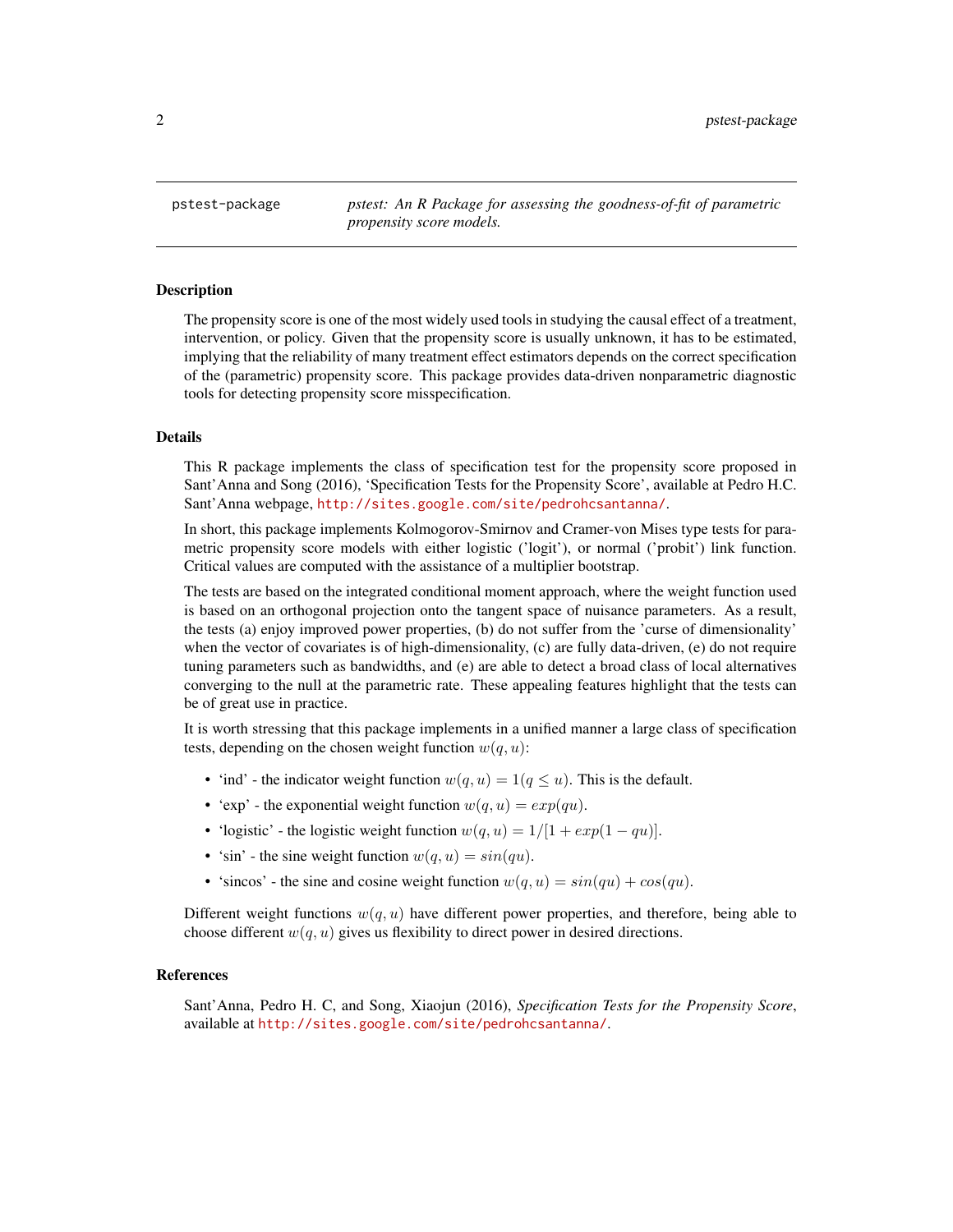<span id="page-2-0"></span>

#### Description

*pstest* computes Kolmogorov-Smirnov and Cramer-von Mises type tests for the null hypothesis that a parametric model for the propensity score is is correctly specified. For details of the testing procedure, see Sant'Anna and Song (2016),'Specification Tests for the Propensity Score'.

#### Usage

```
pstest(d, pscore, xpscore, pscore.model = NULL, model = "logit",
 w = "ind", dist = "Mammen", nboot = 1000, cores = 1,chunk = 1000)
```
#### Arguments

| d            | a vector containing the binary treatment indicator.                                                                                                                                                                                                                                                                                                       |
|--------------|-----------------------------------------------------------------------------------------------------------------------------------------------------------------------------------------------------------------------------------------------------------------------------------------------------------------------------------------------------------|
| pscore       | a vector containing the estimated propensity scores.                                                                                                                                                                                                                                                                                                      |
| xpscore      | a matrix (or data frame) containing the covariates (and their transformations)<br>included in the propensity score estimation. It should also include the constant<br>term.                                                                                                                                                                               |
| pscore.model | in case you you set model="het.probit", pscore.model is the entire hetglm object.<br>Default for pscore.model is NULL.                                                                                                                                                                                                                                    |
| model        | a description of the functional form (link function) used to estimated propensity<br>score. The alternatives are: 'logit' (default), 'probit', and het.probit                                                                                                                                                                                             |
| W            | a description of which weight function the projection is based on. The alter-<br>natives are 'ind' (default), which set $w(q, u) = 1(q \le u)$ , 'exp', which set<br>$w(q, u) = exp(qu)$ , 'logistic', which set $w(q, u) = 1/[1 + exp(1 - qu)]$ , 'sin',<br>which set $w(q, u) = sin(qu)$ , and 'sincos', which set $w(q, u) = sin(qu) +$<br>$cos(qu)$ . |
| dist         | a description of which distribution to use during the bootstrap. The alternatives<br>are 'Mammen' (default), and 'Rademacher'.                                                                                                                                                                                                                            |
| nboot        | number of bootstrap replicates to perform. Default is 1,000.                                                                                                                                                                                                                                                                                              |
| cores        | number of cores to use during the bootstrap. Default is 1. If cores is greater than<br>1, the bootstrap is conducted using parLapply, instead of lapply type call.                                                                                                                                                                                        |
| chunk        | a value that determine the size of each 'tile'. Such argument is used to split the<br>original data into chunks, saving memory. Default value is 1,000. If the <i>pstest</i><br>function throw a memory error, you should choose a smaller value for <i>chunk</i> .                                                                                       |

#### Value

a list containing the Kolmogorov-Smirnov and Cramer-von Mises test statistics for the null hypothesis of correctly specified propensity score model (kstest and cvmtest, respectively), and their associate bootstrapped p-values, pvks and pvcvm, respectively. All inputs are also returned.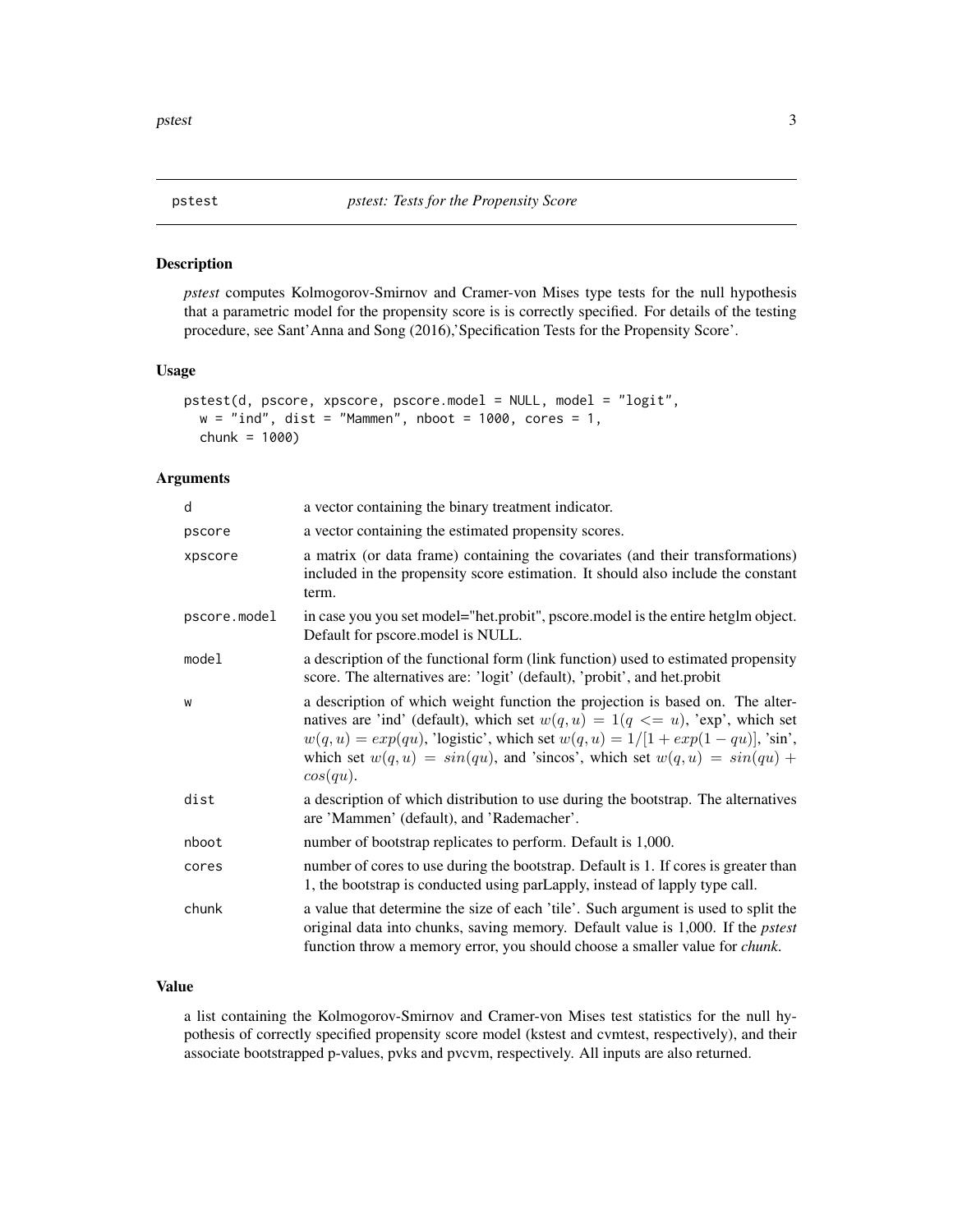#### References

Sant'Anna, Pedro H. C, and Song, Xiaojun (2019), *Specification Tests for the Propensity Score*, Journal of Econometrics, vol. 210 (2), p. 379-404.

#### Examples

```
# Example based on simulation data
# Simulate vector of covariates
set.seed(1234)
x1 <- runif(100)
x2 \le r t(100, 5)x3 <- rpois(100, 3)
# generate treatment status score based on Probit Specification
treat <- (x1 + x2 + x3 \ge r \text{norm}(100, 4, 5))# estimate correctly specified propensity score based on Probit
pscore \le stats::glm(treat \sim x1 + x2 + x3, family = binomial(link = "probit"),
              x = TRUE# Test the correct specification of estimated propensity score, using
# the weight function 'ind', and bootstrap based on 'Mammen'.
pstest(d = pscore$y, pscore = pscore$fit, xpscore = pscore$x,
       model = "probit", w = "ind", dist = "Mammen")
# Alternatively, one can use the 'sin' weight function
pstest(d = pscore$y, pscore = pscore$fit, xpscore = pscore$x,
       model = "probit", w = "sin", dist = "Mammen")
```